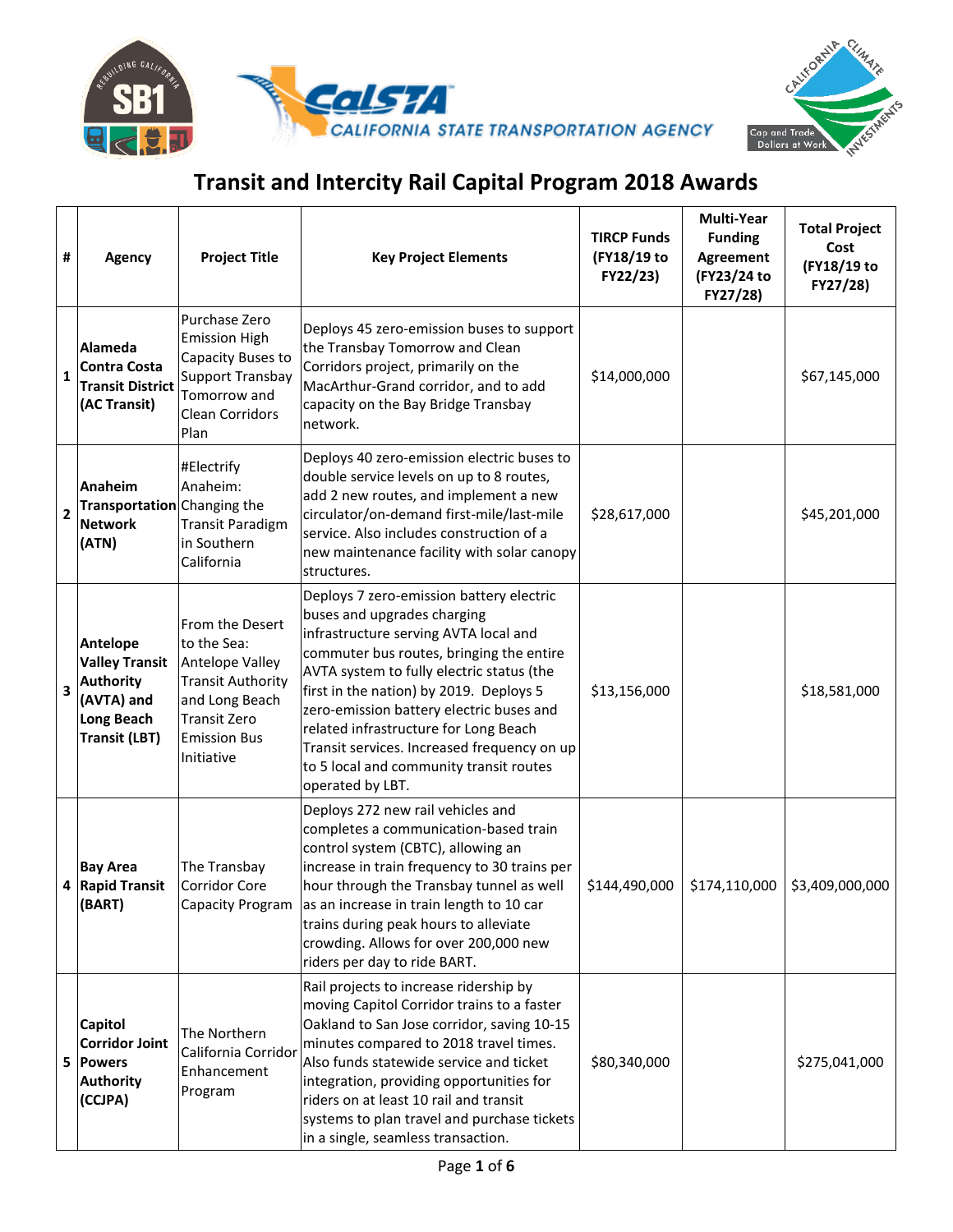

CALIFORN

|    | 6 City of Fresno                                                                                                      | Southwest Fresno<br>Community<br>Connector                                                                   | Purchase of 6 zero-emission battery-<br>electric buses and the construction of<br>charging infrastructure to allow extension<br>of 15-min service connecting Southwest<br>Fresno to the northern part of Fresno and<br>creating a new route providing access to<br>job centers.                                                                                                                                                                                                                                                                                                                                                                                                                                                                                 | \$7,798,000   |               | \$8,638,000     |
|----|-----------------------------------------------------------------------------------------------------------------------|--------------------------------------------------------------------------------------------------------------|-----------------------------------------------------------------------------------------------------------------------------------------------------------------------------------------------------------------------------------------------------------------------------------------------------------------------------------------------------------------------------------------------------------------------------------------------------------------------------------------------------------------------------------------------------------------------------------------------------------------------------------------------------------------------------------------------------------------------------------------------------------------|---------------|---------------|-----------------|
|    | <b>City of Los</b><br>7 Angeles<br>(LA DOT)                                                                           | Los Angeles City:<br>Leading the<br>Zero-Emission<br><b>Electric Bus</b><br><b>Transit Service</b>           | Acquire 112 zero-emission buses to<br>replace existing propane vehicles and add<br>new vehicles, in order to increase<br>Transformation to frequency of all existing DASH routes to<br>15-minute service and add 4 new routes,<br>serving communities throughout the City<br>of Los Angeles as recommended in the<br>comprehensive Transit Service Analysis.                                                                                                                                                                                                                                                                                                                                                                                                    | \$36,104,000  |               | \$102,790,000   |
| 8  | <b>City of Santa</b><br><b>Monica</b>                                                                                 | Electric Blue:<br>Electrification of<br>City of Santa<br>Monica's Big Blue<br><b>Bus</b>                     | Purchase 10 zero-emission battery electric<br>vehicles to add new express service and<br>increase ridership on route 7, which<br>connects Santa Monica with the Purple<br>and Expo Metrorail lines and Downtown<br>LA.                                                                                                                                                                                                                                                                                                                                                                                                                                                                                                                                          | \$3,050,000   |               | \$9,698,000     |
| 9  | Livermore<br><b>Amador Valley</b><br>Transit<br><b>Authority</b><br>(LAVTA)                                           | Capacity<br>Improvement and<br>Congestion<br>Reduction<br>Program                                            | Dublin/Pleasanton Increase BART ridership through<br>construction of a new multi-level parking<br>structure to create over 500 additional<br>parking spaces, including prioritized<br>vanpool parking, at the Dublin-Pleasanton<br><b>BART</b> station.                                                                                                                                                                                                                                                                                                                                                                                                                                                                                                         | \$20,500,000  |               | \$34,500,000    |
| 10 | <b>Los Angeles</b><br><b>County</b><br><b>Metropolitan</b><br><b>Transportation</b><br><b>Authority</b><br>(LA Metro) | Los Angeles<br><b>Region Transit</b><br>System<br>Integration and<br>Modernization<br>Program of<br>Projects | Capital improvements that will broaden<br>and modernize transit connectivity in Los<br>Angeles County and the Southern<br>California region by advancing new transit<br>corridors simultaneously: Gold Line Light<br>Rail Extension to Montclair, East San<br>Fernando Valley Transit Corridor, West<br>Santa Ana Light Rail Transit Corridor,<br>Green Line Light Rail Extension to<br>Torrance, and the Orange/Red Line to Gold<br>Line Bus Rapid Transit Connector (North<br>Hollywood to Pasadena). Includes support<br>for the development of a Vermont Transit<br>Corridor Project and regional network<br>integration with Metrolink, Amtrak, and<br>additional transit services. Projects will<br>add over 120,00 additional riders per day<br>by 2028. | \$330,200,000 | \$758,299,000 | \$5,767,700,000 |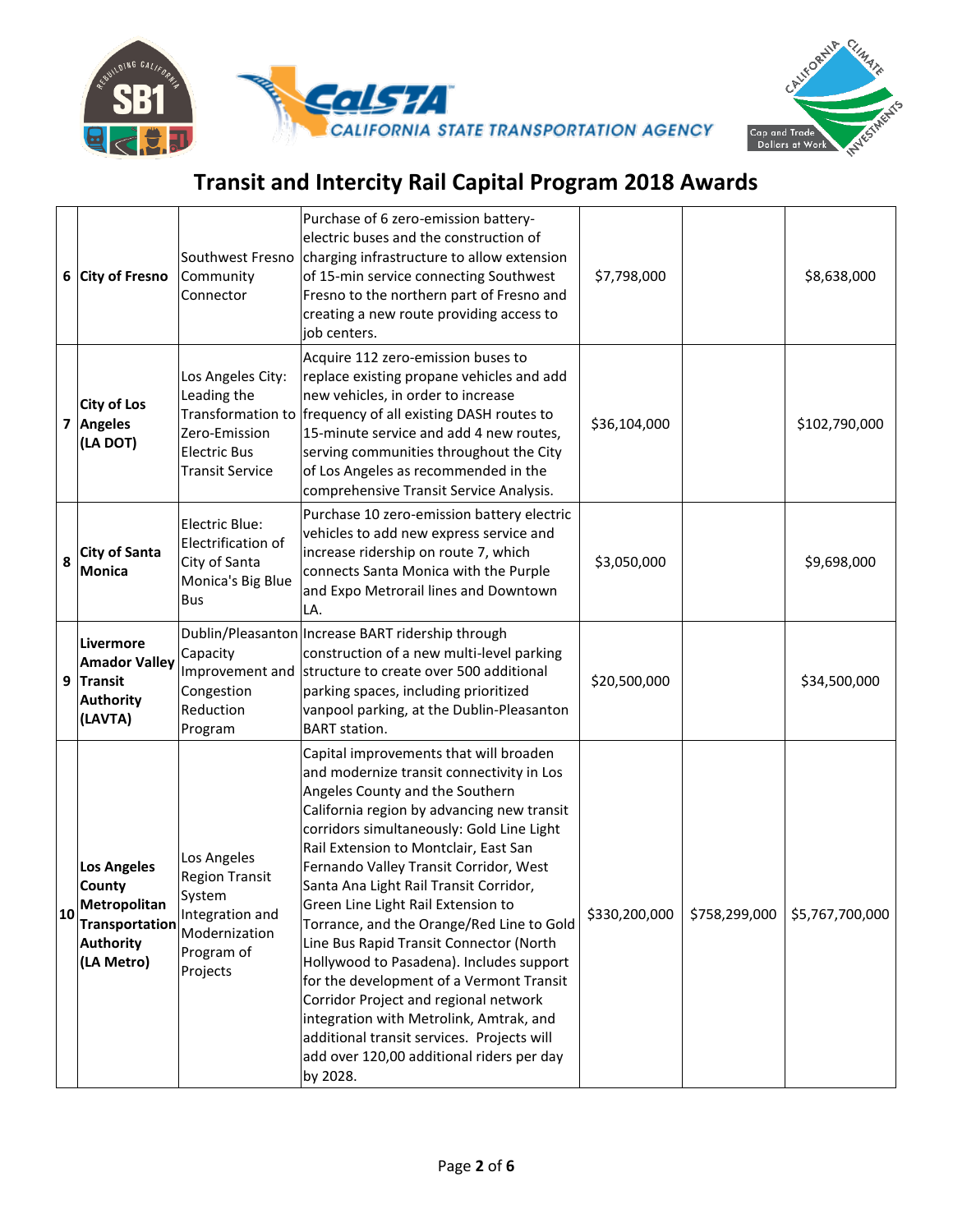



| 11 | Los Angeles-<br>Luis Obispo<br><b>Rail Corridor</b><br><b>Agency</b><br>(LOSSAN)                                      | San Diego-San   All Aboard 2018:<br>Transforming<br>SoCal<br><b>Rail Travel</b>                                                                                                | Improve on-time performance and rail<br>corridor capacity for Pacific Surfliner and<br>Coaster trains by investing in signal<br>optimization, a more robust capital<br>maintenance program and new right of<br>way fencing. These projects prepare the<br>corridor for higher frequency services on<br>the Pacific Surfliner and COASTER. Also<br>includes study of San Diego<br>maintenance/layover facility relocation.                                                       | \$40,412,000  |              | \$65,570,000  |
|----|-----------------------------------------------------------------------------------------------------------------------|--------------------------------------------------------------------------------------------------------------------------------------------------------------------------------|---------------------------------------------------------------------------------------------------------------------------------------------------------------------------------------------------------------------------------------------------------------------------------------------------------------------------------------------------------------------------------------------------------------------------------------------------------------------------------|---------------|--------------|---------------|
| 12 | Los Angeles-<br>San Diego-San Building Up:<br><b>Luis Obispo</b><br><b>Rail Corridor</b><br><b>Agency</b><br>(LOSSAN) | LOSSAN North<br>Improvement<br>Program                                                                                                                                         | Investments that increase Pacific Surfliner<br>service to Santa Barbara from five to six<br>round trips, and to San Luis Obispo from<br>two to three round trips, and also<br>improves travel time, reliability and safety<br>for both Metrolink and the Pacific Surfliner<br>in the Los Angeles to San Luis Obispo<br>corridor.                                                                                                                                                | \$147,930,000 |              | \$201,669,000 |
| 13 | Peninsula<br>Corridor Joint<br><b>Powers Board</b><br>(PCJPB)                                                         | Peninsula Corridor<br>Electrification<br><b>Expansion Project</b>                                                                                                              | Supports all-electric passenger service on<br>the Caltrain system and increases the<br>ridership capacity by expanding electric<br>multiple units (EMUs) rail cars under<br>procurement. Lengthens platforms to<br>accommodate longer trains. Additional<br>funding also improves wayside bicycle<br>facilities and expands onboard Wi-Fi.                                                                                                                                      | \$123,182,000 | \$41,340,000 | \$203,638,000 |
|    | <b>Sacramento</b><br>14 Regional<br><b>Transit (SacRT)</b>                                                            | <b>Accelerating Rail</b><br>Modernization<br>and Expansion in<br>the Capital Region                                                                                            | Expanded service to Folsom. Combines<br>with previous TIRCP award to allow for 15<br>min service during weekdays, plus 3 peak<br>express trains in the peak hour direction.<br>Begins initial effort to replace the existing<br>fleet with low-floor rail vehicles (LRVs).<br>Includes funding 20 expansion and<br>replacement vehicles and an investment in<br>the highest priority platform conversions<br>to allow efficient and accessible boarding<br>to the new vehicles. | \$40,535,000  | \$23,815,000 | \$144,350,000 |
| 15 | San<br>Bernardino<br><b>County</b><br><b>Authority</b><br>(SBCTA)                                                     | Diesel Multiple<br>Unit Vehicle to<br>Zero- or Low-<br><b>Emission Vehicle</b><br>Transportation Conversion and<br><b>West Valley</b><br>Connector Bus<br><b>Rapid Transit</b> | Pilot effort to develop a Zero Emission<br>Multiple Unit (ZEMU) train set that would<br>operate on the Redlands Passenger Rail<br>Corridor, along with conversion of Diesel<br>Multiple Unit (DMU) rail vehicles used in<br>the Redlands Passenger Rail service,<br>creating the zero emission fleet<br>operations. This conversion includes<br>statewide testing that could impact future<br>equipment acquisition for other rail<br>services, like Metrolink, statewide.      | \$30,000,000  |              | \$306,240,000 |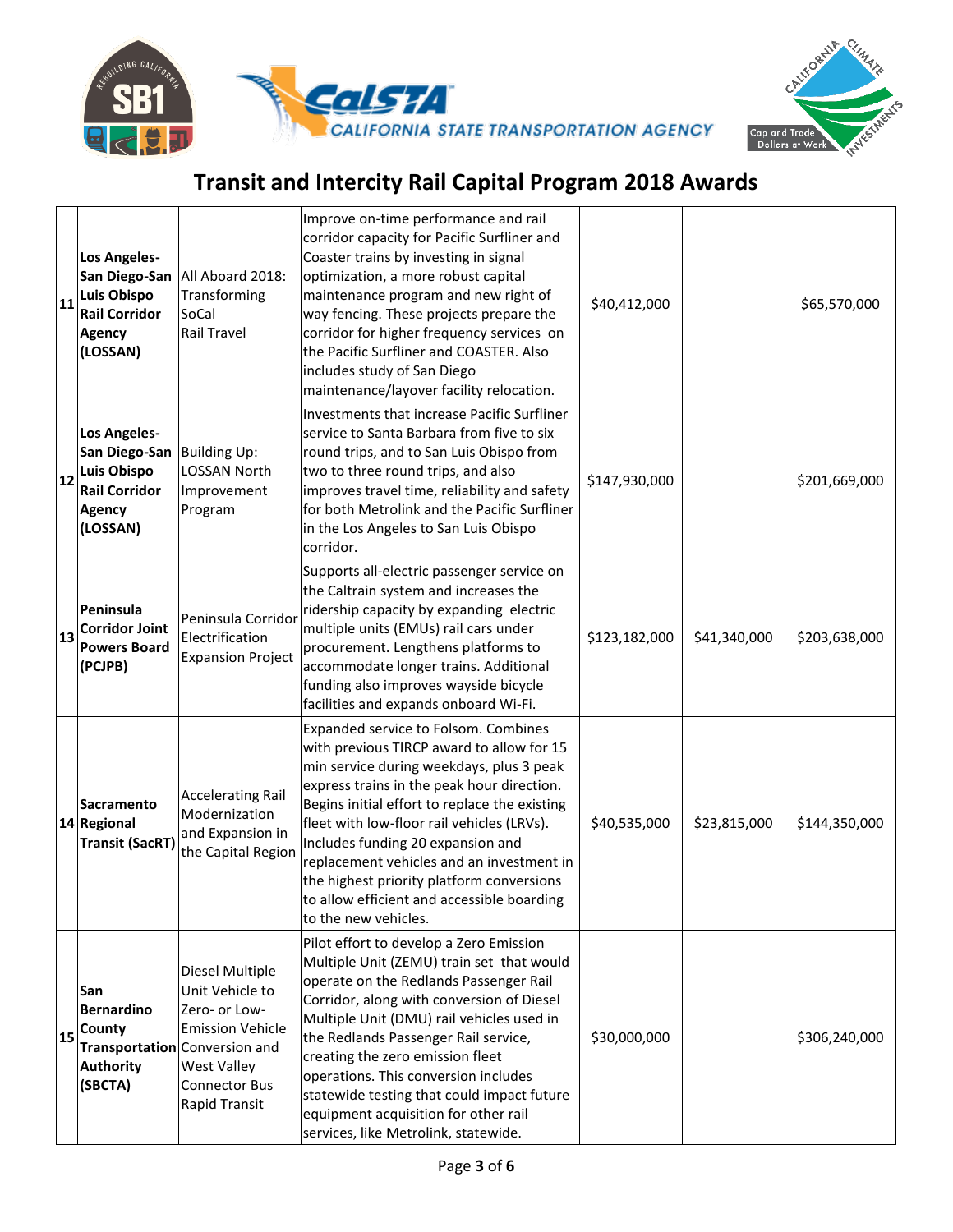



| 16 | <b>San Diego</b><br><b>Association of</b><br><b>Governments</b><br>(SANDAG)                                                                | Ride Between the<br>Line: Enhancing<br><b>Access to Transit</b><br>in San Diego | Construction of multi-modal ADA<br>compliant transit islands including rapid<br>boarding stations along 2.3 miles of<br>University Avenue in the City of San Diego<br>for faster transit services, increased<br>ridership and safer movements for<br>pedestrians and bicyclists.                                                                                                                                                                                                                                                                                                                                                                                                                                                            | \$5,763,000   |              | \$7,204,000   |
|----|--------------------------------------------------------------------------------------------------------------------------------------------|---------------------------------------------------------------------------------|---------------------------------------------------------------------------------------------------------------------------------------------------------------------------------------------------------------------------------------------------------------------------------------------------------------------------------------------------------------------------------------------------------------------------------------------------------------------------------------------------------------------------------------------------------------------------------------------------------------------------------------------------------------------------------------------------------------------------------------------|---------------|--------------|---------------|
| 17 | <b>San Diego</b><br>Metropolitan<br><b>Transit System</b><br>(MTS)                                                                         | <b>Blue Line Rail</b><br>Corridor Transit<br>Enhancements                       | Increased ridership through investments<br>allowing Blue Line trolley frequency<br>increases and the addition of a new Rapid<br>Bus service connecting Imperial Beach and<br>the Otay Mesa International Border<br>Crossing for 15-min frequency to the Blue<br>Line Trolley, also includes supplemental<br>funding to acquire eleven, 60-foot<br>articulated zero-emission buses, as well as<br>station improvements.                                                                                                                                                                                                                                                                                                                      | \$40,098,000  |              | \$50,200,000  |
|    | <b>San Francisco</b><br><b>Municipal</b><br>18 Transportation Expansion<br><b>Agency</b><br>(SFMTA)                                        | <b>Transit Capacity</b><br>Program                                              | Increases ridership and reduces<br>greenhouse gas emissions by funding an<br>additional 8 zero-emissions expansion<br>vehicles for the Muni light rail system,<br>bringing the total expansion fleet to 50<br>vehicles. These vehicles provide for more<br>frequent and longer trains, reducing<br>crowding.                                                                                                                                                                                                                                                                                                                                                                                                                                | \$26,867,000  |              | \$287,309,000 |
| 19 | San Joaquin<br><b>Joint Powers</b><br><b>Authority</b><br>(SJJPA) & San<br>Joaquin<br><b>Regional Rail</b><br><b>Commission</b><br>(SJRRC) | <b>Valley Rail</b>                                                              | Creates new round trips between Fresno,<br>Merced and Sacramento on the Amtrak<br>San Joaquin line, initiates phased service<br>expansion on the Altamont Corridor<br>Express (ACE) train service beginning with<br>1 train originating in Sacramento and<br>connecting to San Jose during the peak<br>period. Creates new ACE service out of<br>Ceres with zero-emission feeder bus<br>connections to Merced that will connect<br>with San Jose and Sacramento. These<br>services will connect Merced, Ceres,<br>Modesto, Stockton and Sacramento, as<br>well as between Fresno and Sacramento<br>and allow for ridership growth. Includes<br>numerous new stations, and improved<br>connectivity to Bay Area and Bakersfield<br>services. | \$426,700,000 | \$73,800,000 | \$904,600,000 |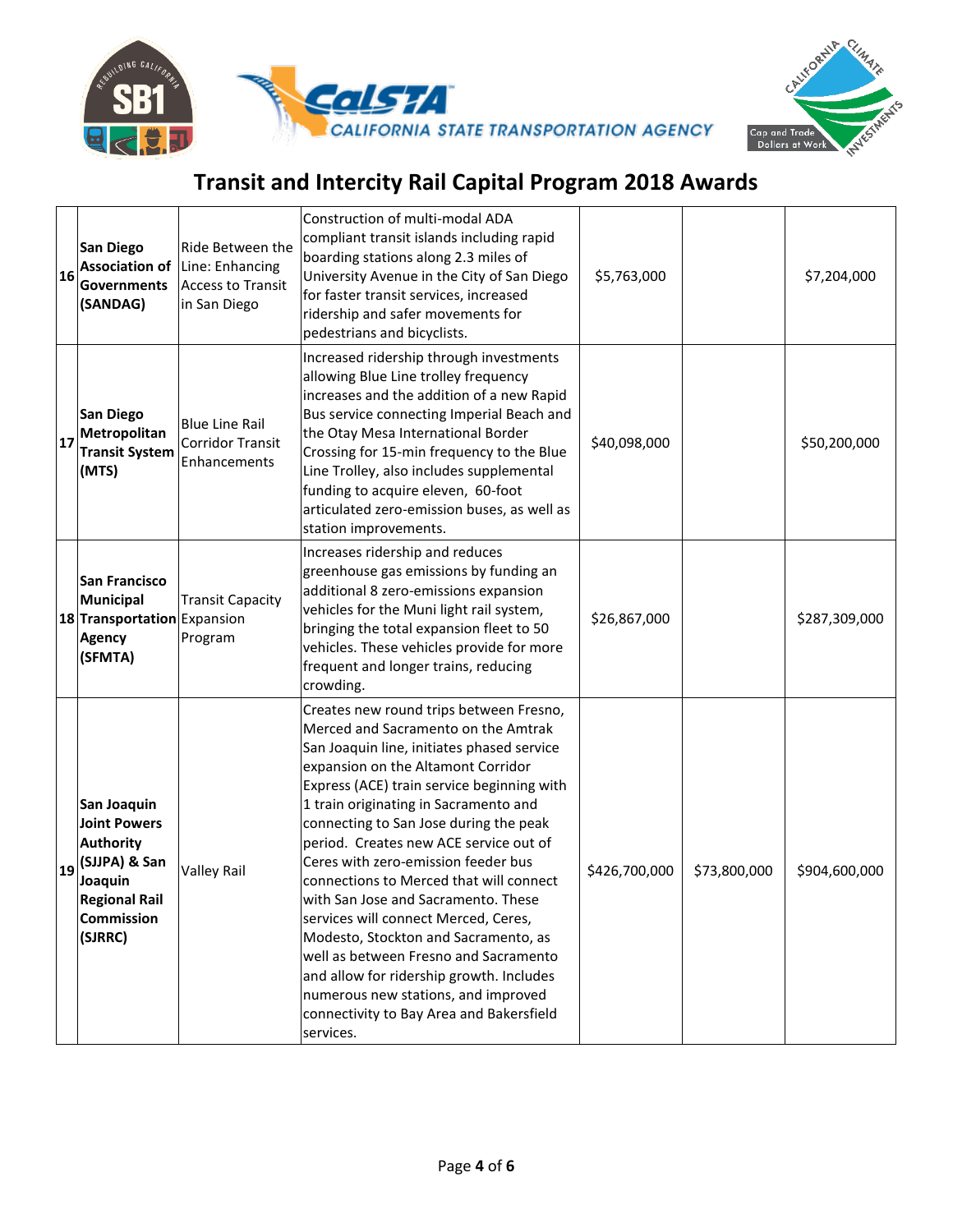



| 20 | <b>San Mateo</b><br><b>District</b><br>(SamTrans)                                          | <b>County Transit SamTrans Express</b><br><b>Bus Pilot</b>                                     | Introduce 4 limited stop express bus routes<br>along US-101 in San Mateo, Santa Clara,<br>and San Francisco Counties, using 37 zero-<br>emission vehicles, for reduced travel times<br>and improved reliability of operations.<br>Proposed routes include San Bruno to<br>Sunnyvale, Foster City to San Francisco,<br>Redwood Shores to San Francisco, and San<br>Mateo to San Francisco. Creates 15-<br>minute peak-period service along US-101<br>in conjunction with the completion of the<br>managed lanes project in late 2021, and<br>includes service to the Transbay Terminal.<br>Service will be integrated with Caltrain and<br><b>AC Transit service.</b> | \$15,000,000  |               | \$36,503,000    |
|----|--------------------------------------------------------------------------------------------|------------------------------------------------------------------------------------------------|----------------------------------------------------------------------------------------------------------------------------------------------------------------------------------------------------------------------------------------------------------------------------------------------------------------------------------------------------------------------------------------------------------------------------------------------------------------------------------------------------------------------------------------------------------------------------------------------------------------------------------------------------------------------|---------------|---------------|-----------------|
|    | Santa Barbara<br>County<br>21 Association of Hour Service<br><b>Governments</b><br>(SBCAG) | Coastal<br>Express/Pacific<br><b>Surfliner Peak</b><br>Expansion and<br>Integration<br>Project | Complements rail service for commuters<br>between Ventura and Santa Barbara<br>counties by enhancing bus services that<br>will allow seamless use of both rail and<br>transit service to commute to employment<br>centers in Goleta from Oxnard and Ventura<br>in Ventura County with 5 zero-emission<br>coach buses. Improvements will result in a<br>travel time reduction of 45 minutes while<br>providing a service extension to Oxnard.                                                                                                                                                                                                                         | \$9,600,000   |               | \$10,175,000    |
|    | Santa Barbara<br>County<br>22 Association of<br><b>Governments</b><br>(SBCAG)              | Goleta Train<br>Depot                                                                          | Improves transit facility for bus, train,<br>bicycle and pedestrians by constructing a<br>modern, multi-modal train station that<br>provides a safe, functional and inviting<br>facility that accommodates improved bus<br>transit service and shuttles from Santa<br>Barbara Airport and the University of<br>California Santa Barbara.                                                                                                                                                                                                                                                                                                                             | \$13,009,000  |               | \$19,709,000    |
|    | Santa Clara<br><b>Valley</b><br><b>Authority</b><br>(SCVTA)                                | 23 Transportation Valley Extension,<br>Phase II                                                | Extends BART into downtown San Jose and<br>out to Santa Clara, creating 4 new stations.<br>VTA's BART Silicon Will serve over 52,000 new riders per day<br>in 2035 and more than 100,000 by 2075<br>while increasing connectivity to Caltrain,<br>Amtrak, and transit services at San Jose<br>Diridon station.                                                                                                                                                                                                                                                                                                                                                       | \$238,360,000 | \$491,640,000 | \$4,779,935,000 |